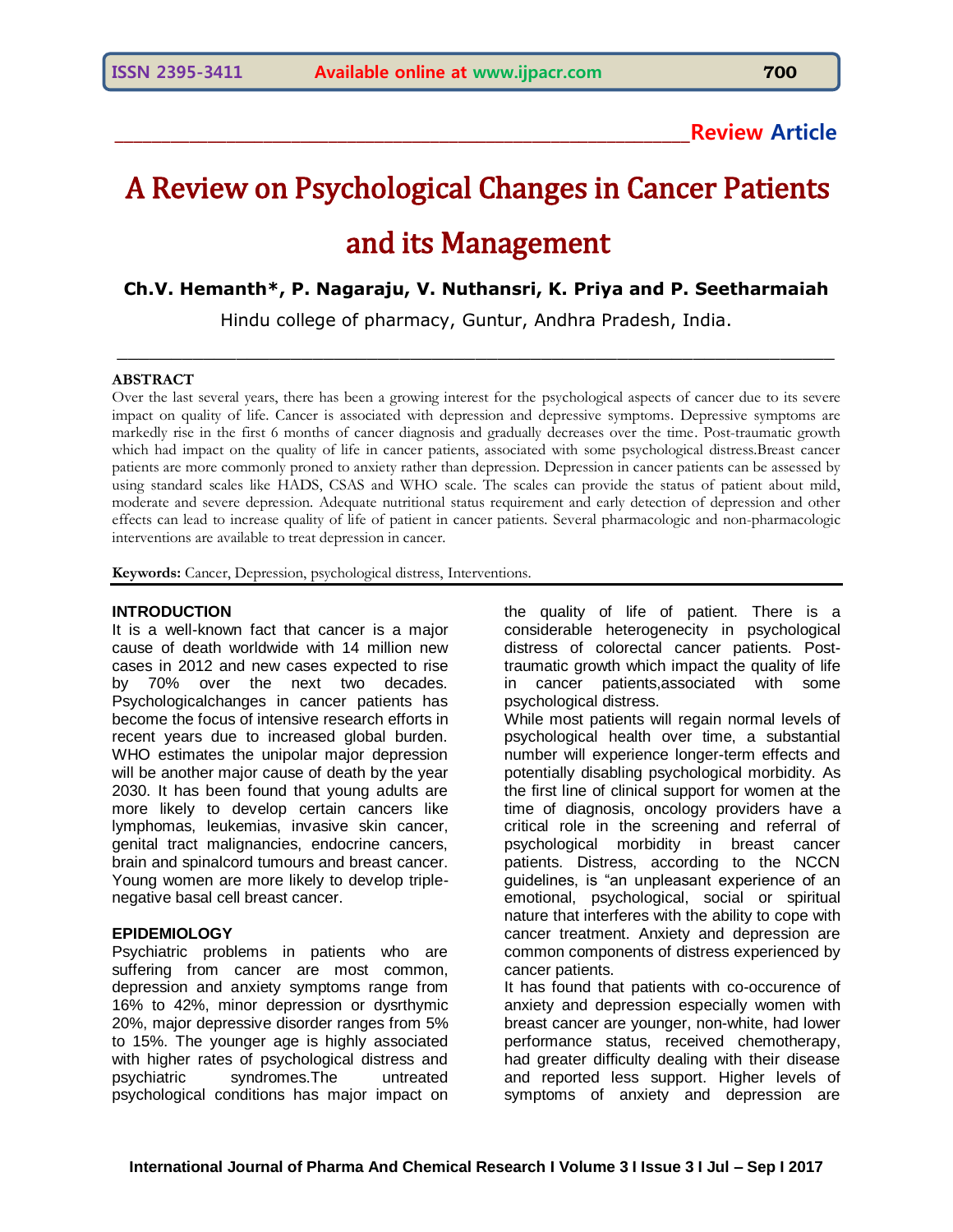associated with hopelessness, loss of control, decrease in life satisfaction and reported poorer QOL. The prevalence of psychological disorders in cancer patients range from 29% to 47%. Psychological distress is mainly found in young black patients. Some findings suggest that preventive methods for psychological problems in cancer patients may have a moderate effect upon anxiety but not depression.

Depressive symptoms are markedly rise in the first 6 months of cancer diagnosis and gradually decreases over the time. Cancer adults have 2 to 3 fold increase in the prevalence of insomnia symptoms compared to healthy adults.Sleep has key consequences for pro-inflammatory cytokine expression, loss of total sleep time which causes increases in production and circulating IL-6 levels.

Diagnosing the cancer in patients after one year, have impaired health related quality of life and a prevalence of anxiety of 37% and depression of 46% among cancer survivors in low-middle income countries especially in south-east asia. The patients mainly suffering from lung-cancer or lymphomas, advanced stage of cancer, low income status reported lowest health related quality of life and also anxiety and depression.

#### **CAUSES**

The dysregulation in nocturnal cortisol may result in functional disability, fatigue and vegetative depression. Cortisol also provides energy during the stress response, with chronic stress the negative feedback system regulating cortisol becomes impaired. In breast cancer patients, anxiety is the more common psychological problem faced by them rather than depression. So, the levels of anxiety should be diagnoses, early identification and therapy needed for maintenance of psychological wellbeing of breast-cancer patients.

The causes of poor physiological, psychological and immune outcomes in cancer patients is due to psychological disorders. Bladder or kidney cancer patients are not only faced with stressors like pain, fatigue, altered sexual/urinary function but also with psychological disorders like depression, anxiety, PTSD which is common among the cancer patients.

Psychological distress not only limited to the breast cancer, colorectal cancer but also has effect on ovarian cancer patients due to the aggressive nature of the illness and treatment. Social support was not related to the psychological morbidity. Ovarian cancer patients may be at high risk of developing psychological morbidity.

Fatigue, metastatus and functional limitations are the best interventions used to predict psychological distress than pain, duration of illness, psychosocial conditions or previous psychiatric treatment. Younger adults, Caucasians, those who were married were likely to have problem with sexual interest.

#### **DIAGNOSIS**

There are two main confounding factors in the assessment of depression in cancer patients. First, the distinction between normal sadness or greif and symptoms indicating a depressive episode is not well defined. Indeed, a phase of reduced mood or depression is considered part of healthy coping with grief. Further, such reaction patterns may recur as the disease progresses, by treatment failure, or by findings of metastases. Therefore, also time criteria may not capture the dynamics of disease progression.A second confounder is the lack of specificity of the depressive symptoms.

The ICD-10 and DSM-4 criteria for depressive episode include symptoms that are often present in patients with cancer as well, eg –loss of appetite, low energy levels or sleep disturbance.

Psychological interventions of patients with cancer are largely effective in reducing negative outcomes of treatment. Interventions can improve emotional adjustment, quality of life and patient satisfaction is the important goal.The pharmacological interventions are mainly depend upon the type and risk of cancer, there is general support for the correlation between the magnitude of disease/treatment and psychological and behavioural endpoints across sites of disease.

#### **TREATMENT**

The treatment of depression is mainly divided into two categories: Psychosocial and pharmacological interventions.

The single most important component of effective group therapy is cohesion-the bonding, collaborative, working alliance among members. Regarding use of treatment techniques, it is logical that patients who use intervention strategies have better outcomes. Over the past 30 years, a number of studies have suggested that anti-depressants can be effective in the treatment of depressive symptoms in patients with cancer. Malnutrition and psychological distress are seen in patients with head and neck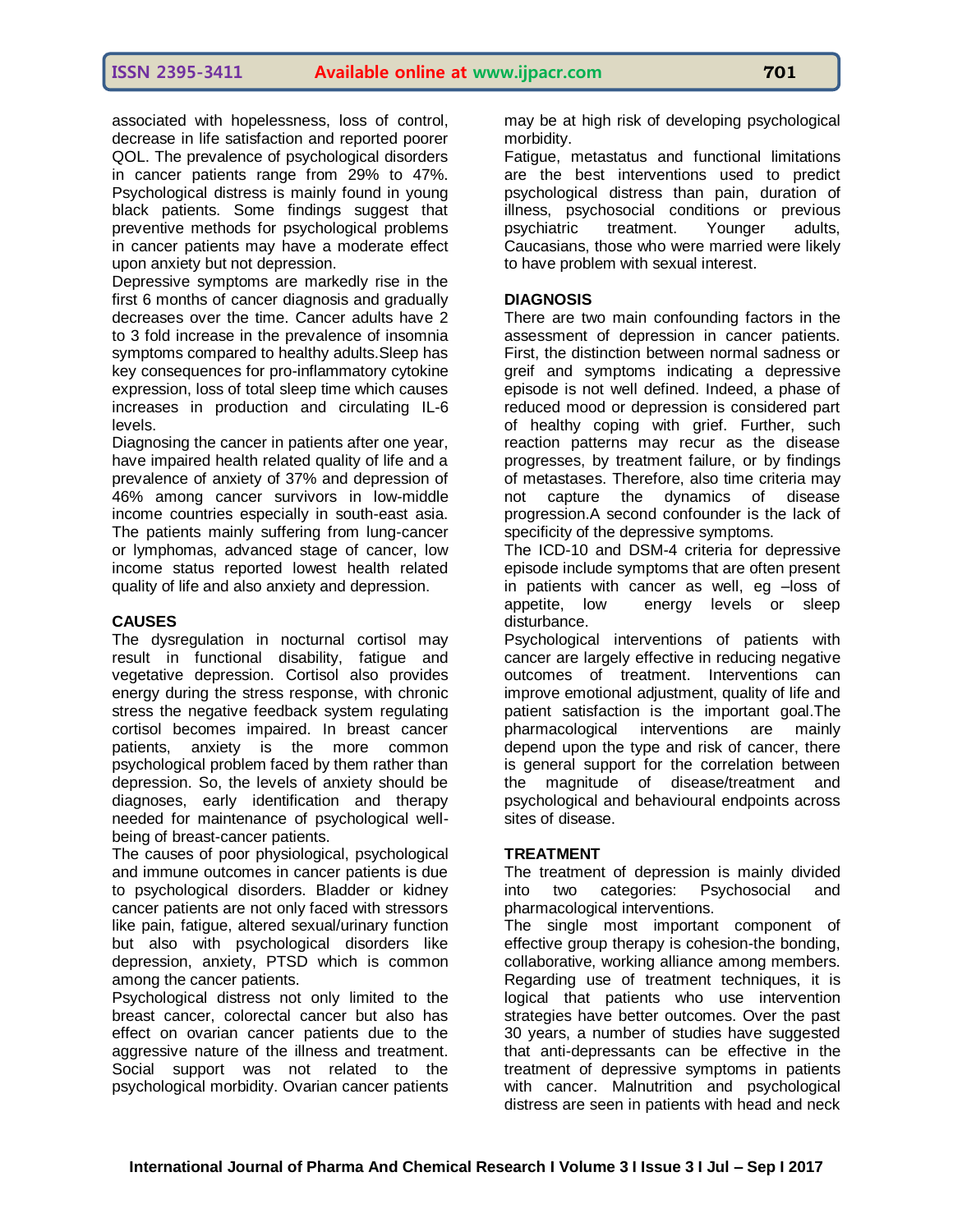cancer and are inter-linked. Along with antidepressants, cognitive behavioural therapy is recommended for depression and may be beneficial in depressed people with cancer. Meaning-centered group psychotherapy shows the better efficacy to reduce psychological distress or problems and improve spiritual wellbeing in patients with advanced cancer.

Depression in cancer can be best managed with a combination of supportive-psychotherapy cognitive-behavioural techniques and antidepressant medication. Psychosocial intervention used to help individuals, families and groups. Cognitive behavioral therapy explore patients beliefs about the cancer diagnosis and its treatment in order to evoke unhelpful thoughts like helplesnes or hopelesness and correct these thoughts with new coping behaviours like relaxation.Group and individual treatment has shown to be effective in reducing depressive symptoms and distres and in improvement in quality of life. Psychopharmacologic interventions involved in the management of depression in cancer patients. Anti-depresants used in the treatment of depression in cancer are tri-cyclic antidepressants, seretonin-selective reuptake inhibitors, heterocyclic anti-depressants and psycho-stimulants. Medication may help increase in patients ability to participate in rehabilitation services and improve overall functioning. Depressed patients who are suffering from insomnia may get benefit from mode sedating tri-cyclic anti-depressants, the patients with fatigue may be benefited from lowsedating seretonin-selective reuptake inhibitors. Cardiac-arrhytmias, ortho-static hypertension, cholinergic effects are the main side-effects of depression and the health care provider should be aware of it.The side efects of SSRIs include nausea apetite-supression, amnoehrroea and anorgasmia may be considered. The tri-cyclic anti-depressants like amitryptylline, doxepin, nortryptylline can be used in cancer.

Tricyclic anti-depressants should be started at a low dose 10-25mg at bed time and increased slowly until the beneficial effect has been achieved. This is especially important for patients who are suffering with advanced disease. The psycho-stimulants like methylphenidate, dextroamphetamine and pemoline offer an alternative for depressed patients with cancer. Mood, apetite and sense of well-being can be improved for the patient at the same time the medication is decreasing feelngs of weakness and fatigue. Tolerance may

develop and dose adjustment is necessary. Side effects of stimulants are anxiety, overstimulation, insomnia, increase in blood pressure, and tremors.

Pemoline has the advantage of having more sympatho-mimetic effects. This agent is available in a chewable tablet which can be absorbed through buccal mucosa, benefit for cancer patients who cannot swallow or have a intestinal obstruction. Cancer patients with depression are often reacting to the burden of the illness and the efect it has on their lives. Cognitive-behavioural techniques are often integrated in to treatment and are very usefull and effective. These therapies explore methods of enhancing coping and problem-solving skills, facilitating communication between the patient and others, social-support networks.

Depression is common in cancer patients and adversely affects many domains of functioning and quality of life, length of hospital stay, treatment compliance, and ability to care for oneself. Suffering is avoidable and psychiatric and psychological symptom control must be an integral component of the overall treatment of cancer patients throughout the course of their illness.

#### **CONCLUSION**

The patients with cancer has burden of illness and emotional imbalance due to various factors like social support, family support and others. Depression is commonly seen in such patients and the physician should aware and monitor the patients for depressive episodes or anxiety. Diagnosis the depression in patients early can increase the quality of life of patient with any stage of cancer. Several pharmacological and non-pharmacological therapies are available to treat depression In cancer. Providing appropriate management therapies related to patient can be effective and causes decrease in tolerance.

#### **REFERENCES**

- 1. Depression in young adults with cancer-Park and Rosenstein-clinical neuroscience,Vol-17-No-2-2015.
- 2. Occhipinti S, Chambers SK, Lepore S,Aitken J, Dunn J (2015) A Longitudinal Study of Post-Traumatic Growth and Psychological Distress inColorectal Cancer Survivors. PLoS ONE 10(9):e0139119. doi:10.1371/journal.pone.0139119.